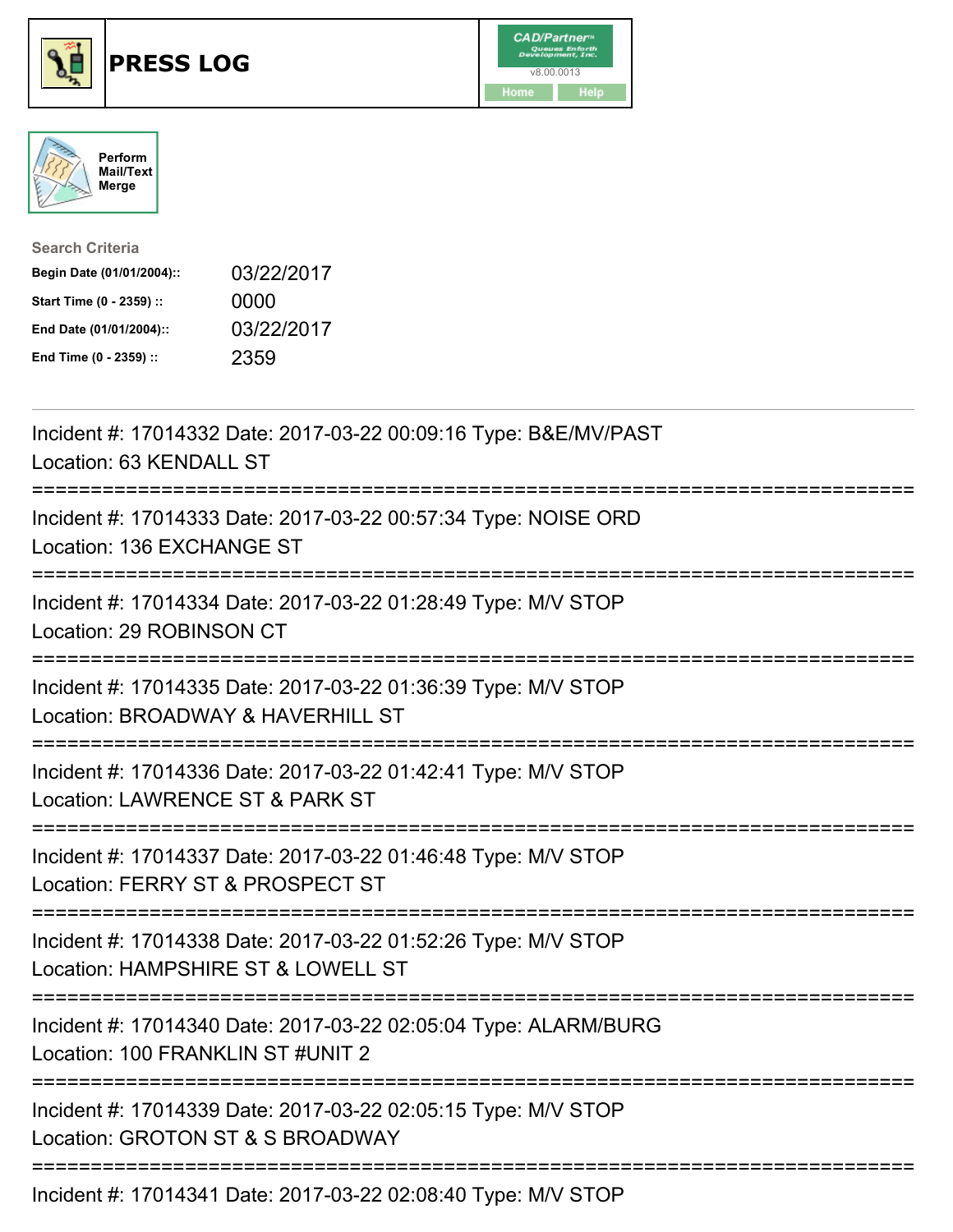Location: ANDOVER ST & S BROADWAY =========================================================================== Incident #: 17014342 Date: 2017-03-22 02:09:33 Type: DRUG OVERDOSE Location: SEVEN ELEVEN / 370 BROADWAY =========================================================================== Incident #: 17014343 Date: 2017-03-22 02:21:06 Type: BUILDING CHK Location: SANTANA AUTO REPAIR / 610 S UNION ST =========================================================================== Incident #: 17014344 Date: 2017-03-22 02:23:02 Type: M/V STOP Location: 610 S UNION ST =========================================================================== Incident #: 17014345 Date: 2017-03-22 02:27:46 Type: SHOTS FIRED Location: ABBOTT ST & PHILLIPS ST =========================================================================== Incident #: 17014346 Date: 2017-03-22 02:57:56 Type: M/V STOP Location: MERRIMACK ST & S BROADWAY =========================================================================== Incident #: 17014347 Date: 2017-03-22 03:14:16 Type: M/V STOP Location: E HAVERHILL ST & FERRY ST =========================================================================== Incident #: 17014348 Date: 2017-03-22 03:22:03 Type: LARCENY/PAST Location: 61 ESSEX ST #2 =========================================================================== Incident #: 17014349 Date: 2017-03-22 03:38:43 Type: M/V STOP Location: BURLINGTON ST & MT VERNON ST =========================================================================== Incident #: 17014350 Date: 2017-03-22 04:14:45 Type: ALARM/BURG Location: WALL EXPERIMENT STATION / 37 SHATTUCK ST =========================================================================== Incident #: 17014351 Date: 2017-03-22 04:43:40 Type: MV/BLOCKING Location: 22 MILVILLE AV =========================================================================== Incident #: 17014352 Date: 2017-03-22 05:19:20 Type: B&E/MV/PAST Location: 20 BENNETT ST #2 =========================================================================== Incident #: 17014353 Date: 2017-03-22 05:25:08 Type: AUTO ACC/PI Location: 145 PROSPECT ST =========================================================================== Incident #: 17014354 Date: 2017-03-22 05:35:29 Type: B&E/MV/PAST Location: 68 MELVIN ST #12-21 ===========================================================================

Incident #: 17014355 Date: 2017-03-22 05:46:09 Type: B&E/MV/PAST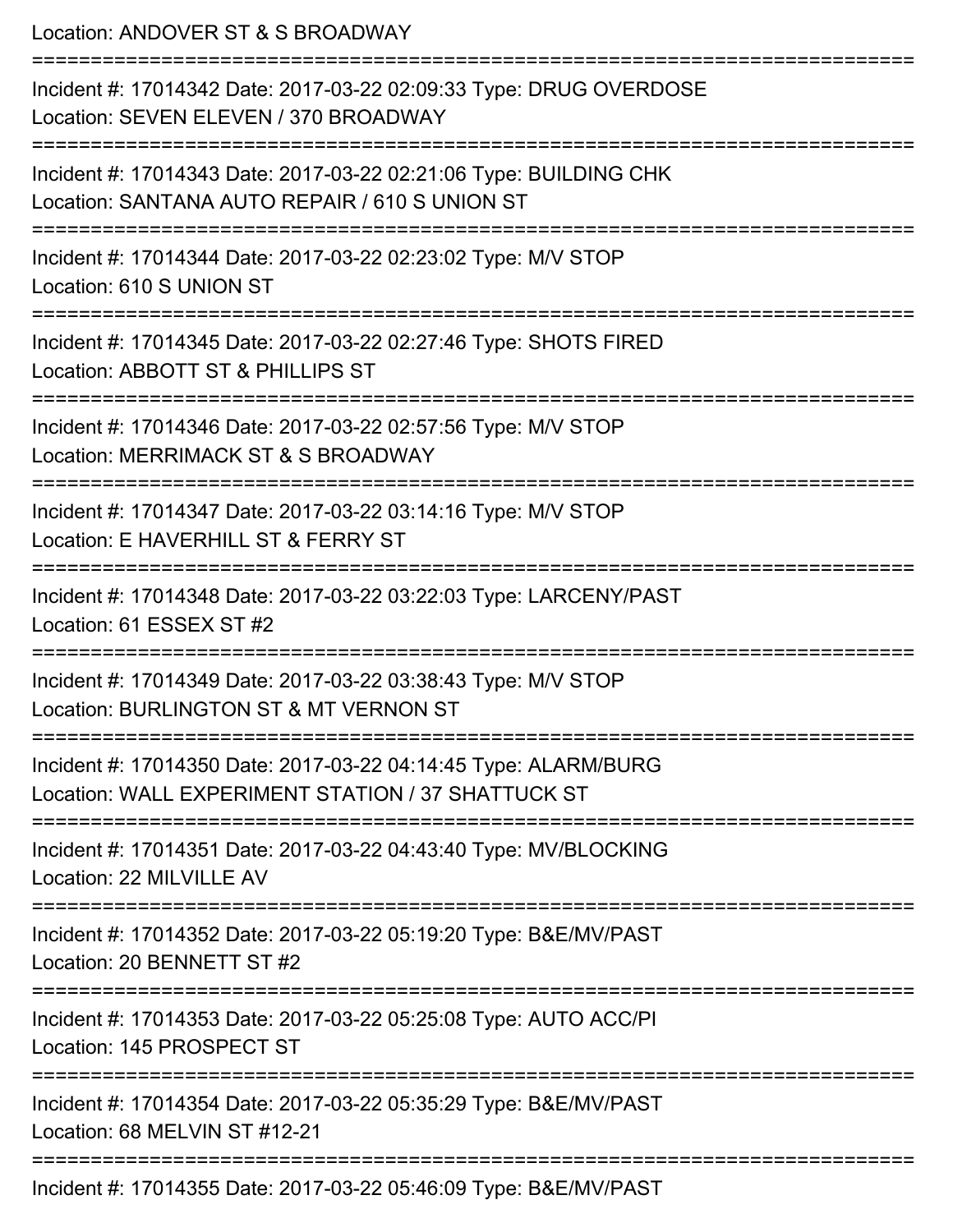| Incident #: 17014357 Date: 2017-03-22 05:57:34 Type: ALARM/BURG<br>Location: GULF / 233 WINTHROP AV            |
|----------------------------------------------------------------------------------------------------------------|
| Incident #: 17014356 Date: 2017-03-22 05:57:34 Type: DOMESTIC/PROG<br>Location: 600 BROADWAY #331              |
| Incident #: 17014358 Date: 2017-03-22 05:59:09 Type: BUILDING CHK<br>Location: 85 MANCHESTER ST                |
| Incident #: 17014359 Date: 2017-03-22 06:32:44 Type: ANIMAL COMPL<br>Location: 15 HEY ST                       |
| Incident #: 17014360 Date: 2017-03-22 06:53:46 Type: B&E/MV/PAST<br>Location: 26 MELVIN ST                     |
| Incident #: 17014361 Date: 2017-03-22 07:05:29 Type: ALARM/BURG<br>Location: CARMONA RESIDENCE / 6 FALMOUTH ST |
| Incident #: 17014362 Date: 2017-03-22 07:16:20 Type: B&E/MV/PAST<br>Location: 56 MELVIN ST                     |
| Incident #: 17014363 Date: 2017-03-22 07:44:19 Type: M/V STOP<br>Location: MT VERNON ST & S BROADWAY           |
| Incident #: 17014364 Date: 2017-03-22 07:58:20 Type: AUTO ACC/PI<br>Location: ABBOTT ST & PARKER ST            |
| Incident #: 17014365 Date: 2017-03-22 08:03:00 Type: SUS PERS/MV<br>Location: AUTOZONE / 380 BROADWAY          |
| Incident #: 17014366 Date: 2017-03-22 08:13:40 Type: STOL/MV/PAS<br>Location: 10 KENWOOD PL                    |
| Incident #: 17014367 Date: 2017-03-22 08:28:00 Type: MAL DAMAGE<br>Location: 405 HAVERHILL ST                  |
| Incident #: 17014368 Date: 2017-03-22 08:40:12 Type: M/V STOP<br>Location: HAMPSHIRE ST & VALLEY ST            |
| Incident #: 17014369 Date: 2017-03-22 08:48:22 Type: SUS PERS/MV                                               |

 $L$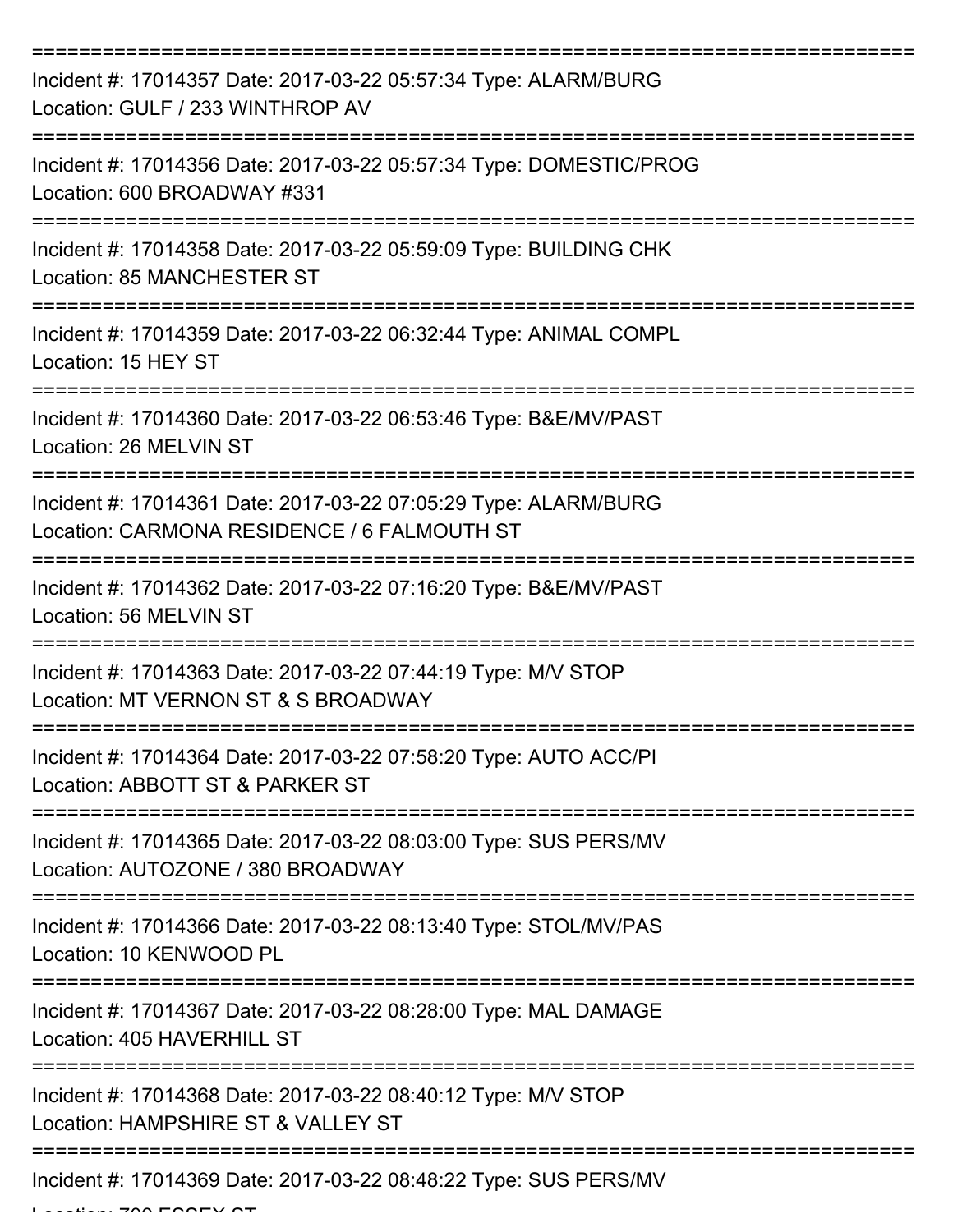| Incident #: 17014370 Date: 2017-03-22 09:27:45 Type: INVESTIGATION<br>Location: LAWRENCE HIGH SCHOOL / 70 N PARISH RD |
|-----------------------------------------------------------------------------------------------------------------------|
| Incident #: 17014371 Date: 2017-03-22 09:35:43 Type: SHOPLIFTING<br>Location: DEMOULAS MARKET / 700 ESSEX ST          |
| Incident #: 17014372 Date: 2017-03-22 09:35:48 Type: ALARM/BURG<br>Location: MT VERNON LIQUORS / 421 S BROADWAY       |
| Incident #: 17014373 Date: 2017-03-22 09:40:49 Type: M/V STOP<br>Location: HAMPSHIRE ST & HAVERHILL ST                |
| Incident #: 17014374 Date: 2017-03-22 09:43:09 Type: SUS PERS/MV<br>Location: MCDONALDS / 50 BROADWAY                 |
| Incident #: 17014375 Date: 2017-03-22 09:51:12 Type: NOTIFICATION<br>Location: 113 RIVER POINTE WY                    |
| Incident #: 17014376 Date: 2017-03-22 09:53:15 Type: TOW OF M/V<br>Location: 300 CANAL ST                             |
| Incident #: 17014377 Date: 2017-03-22 09:54:29 Type: INVESTIGATION<br>Location: PARTHUM SCHOOL / 255 E HAVERHILL ST   |
| Incident #: 17014378 Date: 2017-03-22 09:58:27 Type: INVESTIGATION<br>Location: PARTHUM SCHOOL / 255 E HAVERHILL ST   |
| Incident #: 17014379 Date: 2017-03-22 10:03:36 Type: SUS PERS/MV<br><b>Location: CEDAR ST</b>                         |
| Incident #: 17014380 Date: 2017-03-22 10:07:58 Type: M/V STOP<br>Location: S BROADWAY & SHATTUCK ST                   |
| Incident #: 17014381 Date: 2017-03-22 10:08:54 Type: M/V STOP<br>Location: FALMOUTH ST & S UNION ST                   |
| Incident #: 17014382 Date: 2017-03-22 10:10:27 Type: TOW OF M/V<br>Location: 96 OLIVE AV                              |
| Incident #: 17014384 Date: 2017-03-22 10:12:14 Type: ALARM/BURG                                                       |

Location: 23 MONMOUTH ST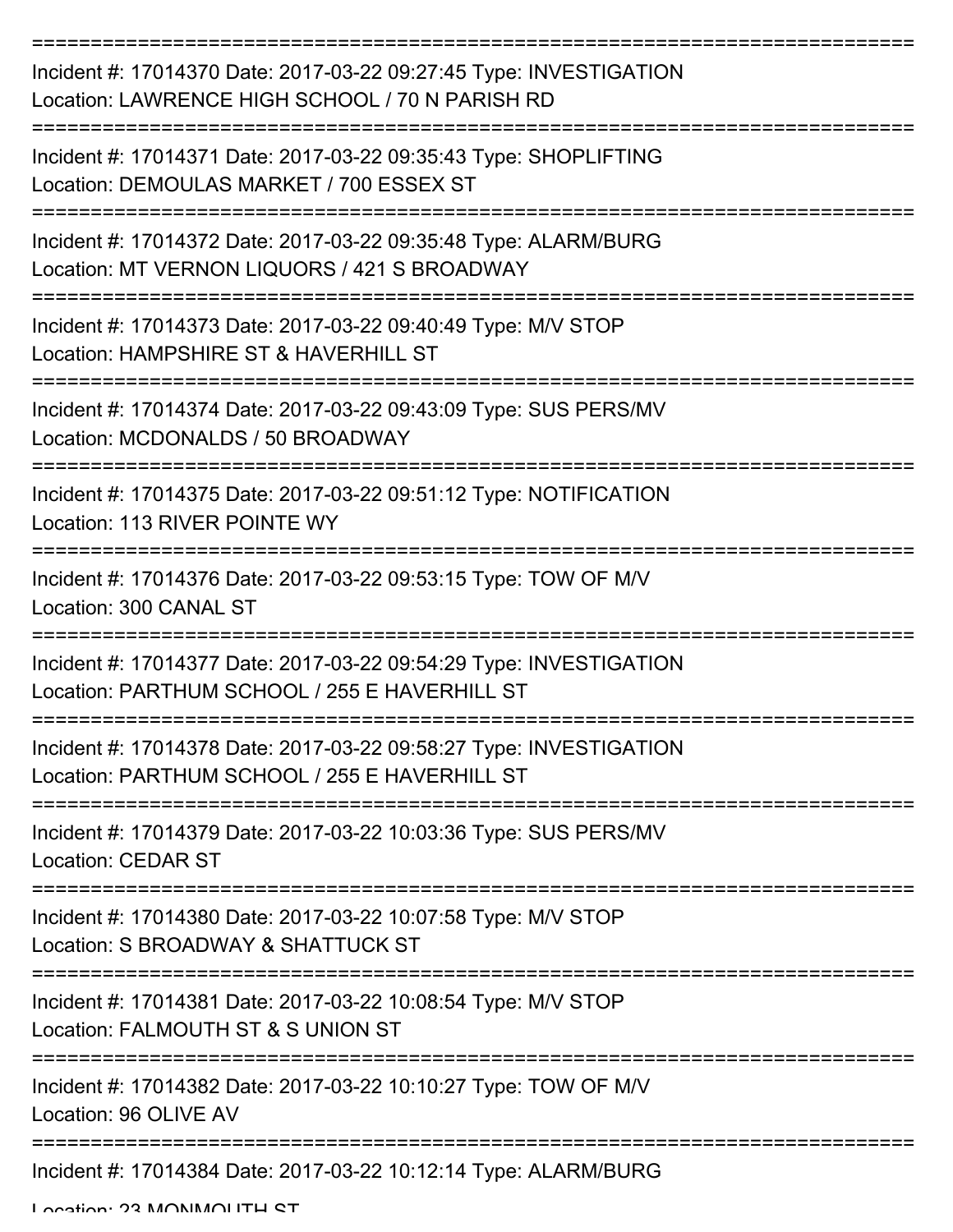| Incident #: 17014383 Date: 2017-03-22 10:12:23 Type: TOW OF M/V<br>Location: 550 BROADWAY              |
|--------------------------------------------------------------------------------------------------------|
| Incident #: 17014385 Date: 2017-03-22 10:13:56 Type: M/V STOP<br>Location: 434 S BROADWAY              |
| Incident #: 17014386 Date: 2017-03-22 10:24:40 Type: M/V STOP<br>Location: ANDOVER ST & BLANCHARD ST   |
| Incident #: 17014387 Date: 2017-03-22 10:26:58 Type: MV/BLOCKING<br>Location: 99 WINTHROP AV           |
| Incident #: 17014388 Date: 2017-03-22 10:47:53 Type: MISSING PERS<br>Location: 51 ROLLINS ST           |
| Incident #: 17014389 Date: 2017-03-22 10:49:08 Type: SUS PERS/MV<br>Location: BAILEY ST & SHAWSHEEN RD |
| Incident #: 17014390 Date: 2017-03-22 10:49:29 Type: ANIMAL COMPL<br>Location: 15 HEY ST               |
| Incident #: 17014391 Date: 2017-03-22 10:53:00 Type: SUS PERS/MV<br>Location: 47 BENNINGTON ST         |
| Incident #: 17014392 Date: 2017-03-22 11:18:14 Type: INVESTIGATION<br>Location: YMCA / 40 LAWRENCE ST  |
| Incident #: 17014393 Date: 2017-03-22 11:20:23 Type: M/V STOP<br>Location: TREMONT ST & WEST ST        |
| Incident #: 17014394 Date: 2017-03-22 11:24:31 Type: M/V STOP<br>Location: CAMBRIDGE ST & S UNION ST   |
| Incident #: 17014395 Date: 2017-03-22 11:26:28 Type: 911 HANG UP<br>Location: 30 TENNEY ST             |
| Incident #: 17014398 Date: 2017-03-22 11:31:27 Type: FRAUD<br>Location: 160 MOUNT VERNON               |
| Incident #: 17014396 Date: 2017-03-22 11:34:12 Type: GENERAL SERV<br>Location: 57 JACKSON ST           |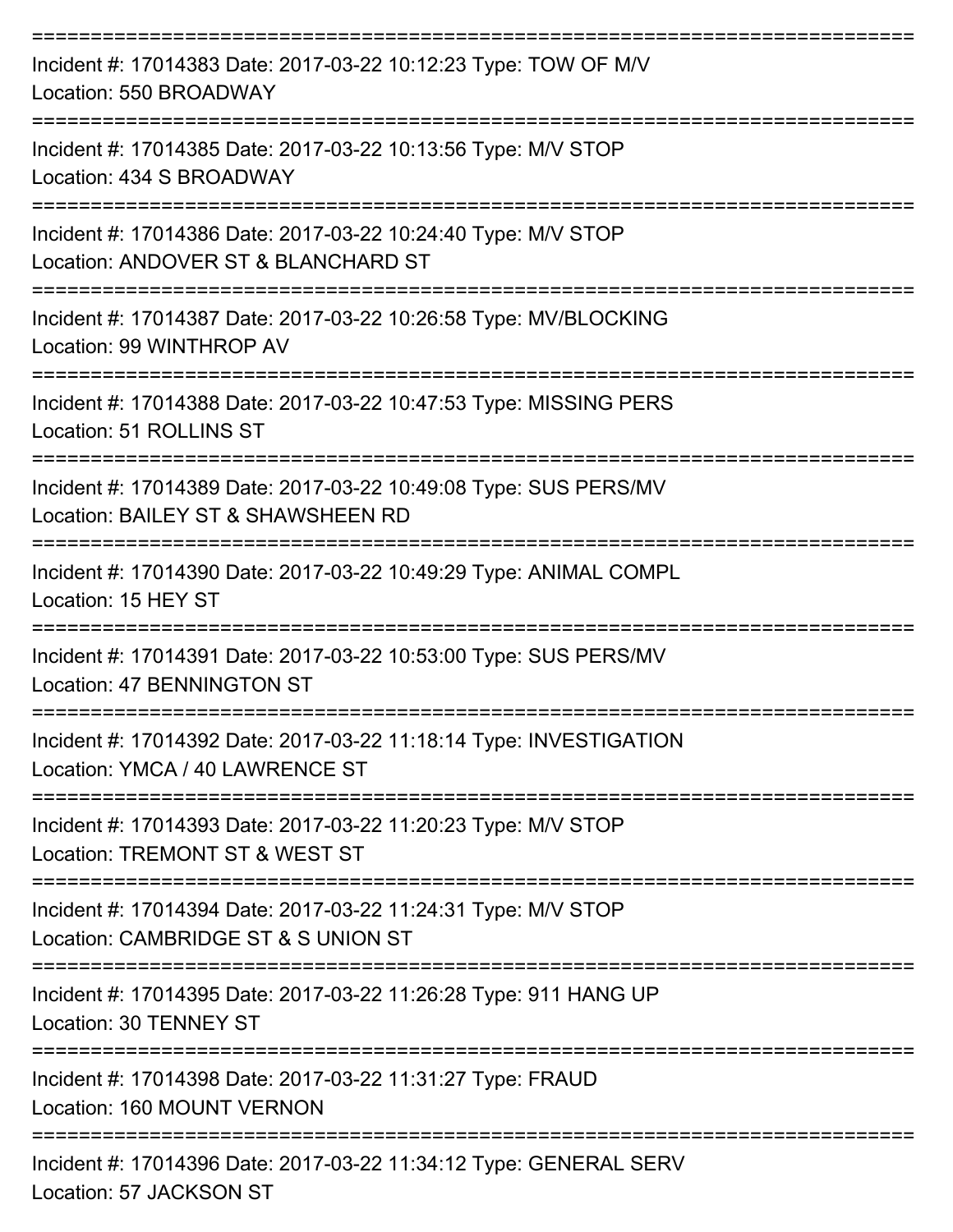| Incident #: 17014397 Date: 2017-03-22 11:45:48 Type: COURT DOC SERVE<br>Location: 5 GLENWOOD DR                                      |
|--------------------------------------------------------------------------------------------------------------------------------------|
| ===================================<br>Incident #: 17014399 Date: 2017-03-22 11:55:12 Type: ALARM/BURG<br>Location: 17 BLAKEMORE CT  |
| Incident #: 17014400 Date: 2017-03-22 11:56:45 Type: ALARM/BURG<br>Location: 88 KNOX ST<br>==================================        |
| Incident #: 17014401 Date: 2017-03-22 12:05:16 Type: MV/BLOCKING<br>Location: 79 CARVER ST<br>-------------------------------------- |
| Incident #: 17014402 Date: 2017-03-22 12:10:53 Type: DRUG VIO<br>Location: DUNKIN DONUTS / 581 ANDOVER ST                            |
| Incident #: 17014403 Date: 2017-03-22 12:15:28 Type: MEDIC SUPPORT<br>Location: 77 HAWLEY ST FL 2                                    |
| Incident #: 17014404 Date: 2017-03-22 12:37:07 Type: MV/BLOCKING<br>Location: 156 OLIVE AV                                           |
| Incident #: 17014405 Date: 2017-03-22 12:42:54 Type: SUS PERS/MV<br>Location: 50 MARSTON ST                                          |
| Incident #: 17014406 Date: 2017-03-22 12:49:09 Type: MEDIC SUPPORT<br>Location: 1 PARKER ST                                          |
| Incident #: 17014407 Date: 2017-03-22 12:54:02 Type: WARRANT SERVE<br>Location: LAWRENCE GENERAL HOSPITAL / 1 GENERAL ST             |
| Incident #: 17014408 Date: 2017-03-22 13:03:28 Type: AUTO ACC/NO PI<br>Location: LAWRENCE ST & METHUEN ST                            |
| Incident #: 17014409 Date: 2017-03-22 13:12:10 Type: MEDIC SUPPORT<br>Location: 26 HILLSIDE AV FL 1ST                                |
| Incident #: 17014410 Date: 2017-03-22 13:22:59 Type: M/V STOP<br>Location: FALLS BRIDGE / null                                       |
| Incident #: 17014411 Date: 2017-03-22 13:34:06 Type: SHOPLIFTING<br>Location: 73 WINTHROP AV                                         |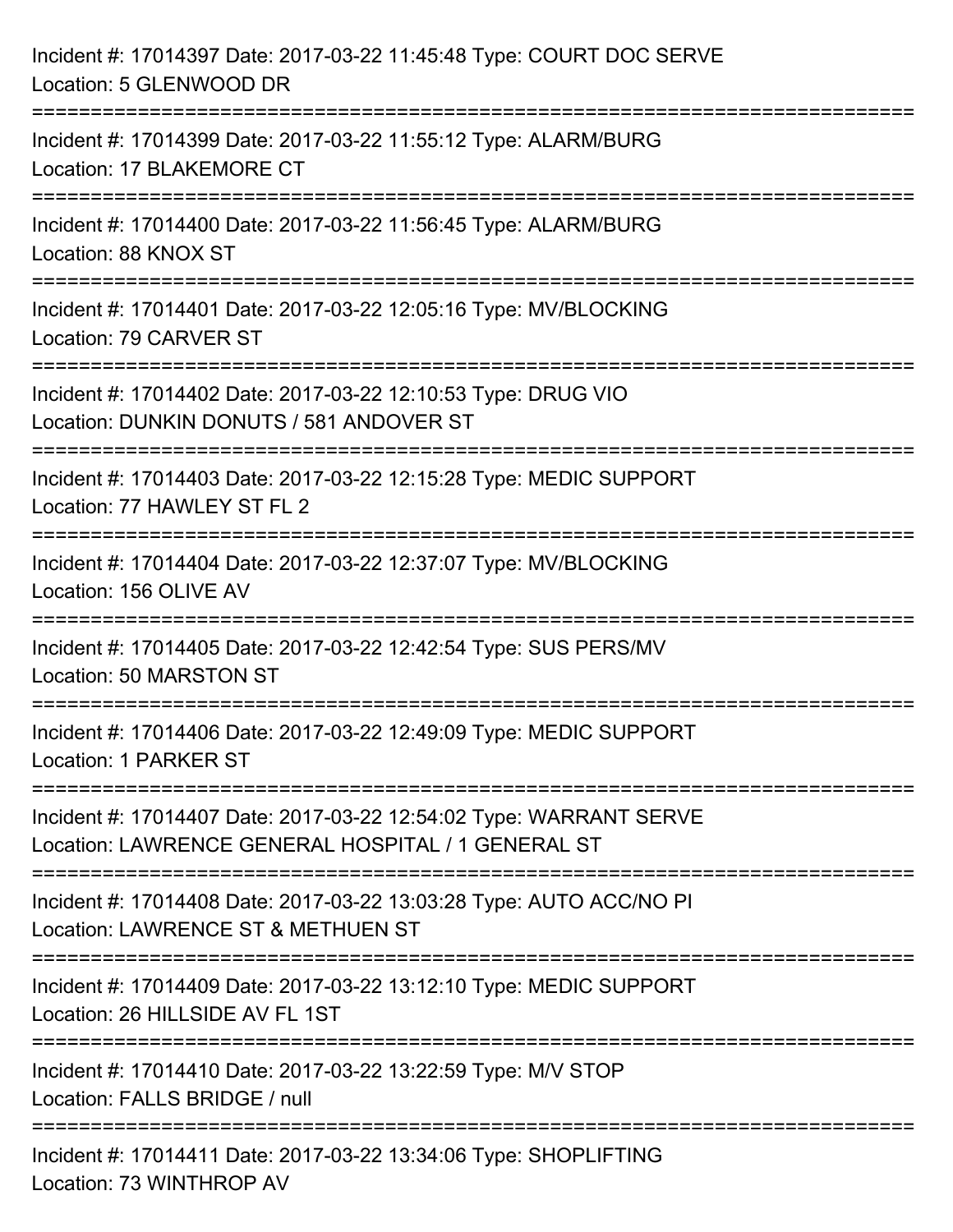Incident #: 17014412 Date: 2017-03-22 13:37:56 Type: INVESTIGATION Location: 7 POWERS ST =========================================================================== Incident #: 17014413 Date: 2017-03-22 13:55:42 Type: ALARM/BURG Location: BROADWAY BARBER SHOP / 241 BROADWAY =========================================================================== Incident #: 17014414 Date: 2017-03-22 14:01:38 Type: MAL DAMAGE Location: 156 OLIVE AV =========================================================================== Incident #: 17014415 Date: 2017-03-22 14:15:25 Type: 209A/SERVE Location: 42 CANTON ST =========================================================================== Incident #: 17014416 Date: 2017-03-22 14:20:01 Type: SUS PERS/MV Location: TRIPOLI BAKERY INC / 106 COMMON ST =========================================================================== Incident #: 17014417 Date: 2017-03-22 14:37:47 Type: SUS PERS/MV Location: BROADWAY & LOWELL ST =========================================================================== Incident #: 17014418 Date: 2017-03-22 14:59:04 Type: LOST PROPERTY Location: 137 NEWBURY ST =========================================================================== Incident #: 17014419 Date: 2017-03-22 15:13:10 Type: 209A/SERVE Location: 112 ARLINGTON ST =========================================================================== Incident #: 17014420 Date: 2017-03-22 15:23:15 Type: TOW OF M/V Location: 2 INMAN ST =========================================================================== Incident #: 17014421 Date: 2017-03-22 15:24:41 Type: M/V STOP Location: BOXFORD ST & WINTHROP AV =========================================================================== Incident #: 17014423 Date: 2017-03-22 15:26:28 Type: MV/BLOCKING Location: 10 LEXINGTON ST =========================================================================== Incident #: 17014422 Date: 2017-03-22 15:26:57 Type: AUTO ACC/PED Location: LAWRENCE HIGH SCHOOL / 70 N PARISH RD =========================================================================== Incident #: 17014424 Date: 2017-03-22 15:27:31 Type: M/V STOP Location: BRADFORD ST & BROADWAY =========================================================================== Incident #: 17014425 Date: 2017-03-22 15:37:38 Type: M/V STOP Location: BROADWAY & CONCORD ST

===========================================================================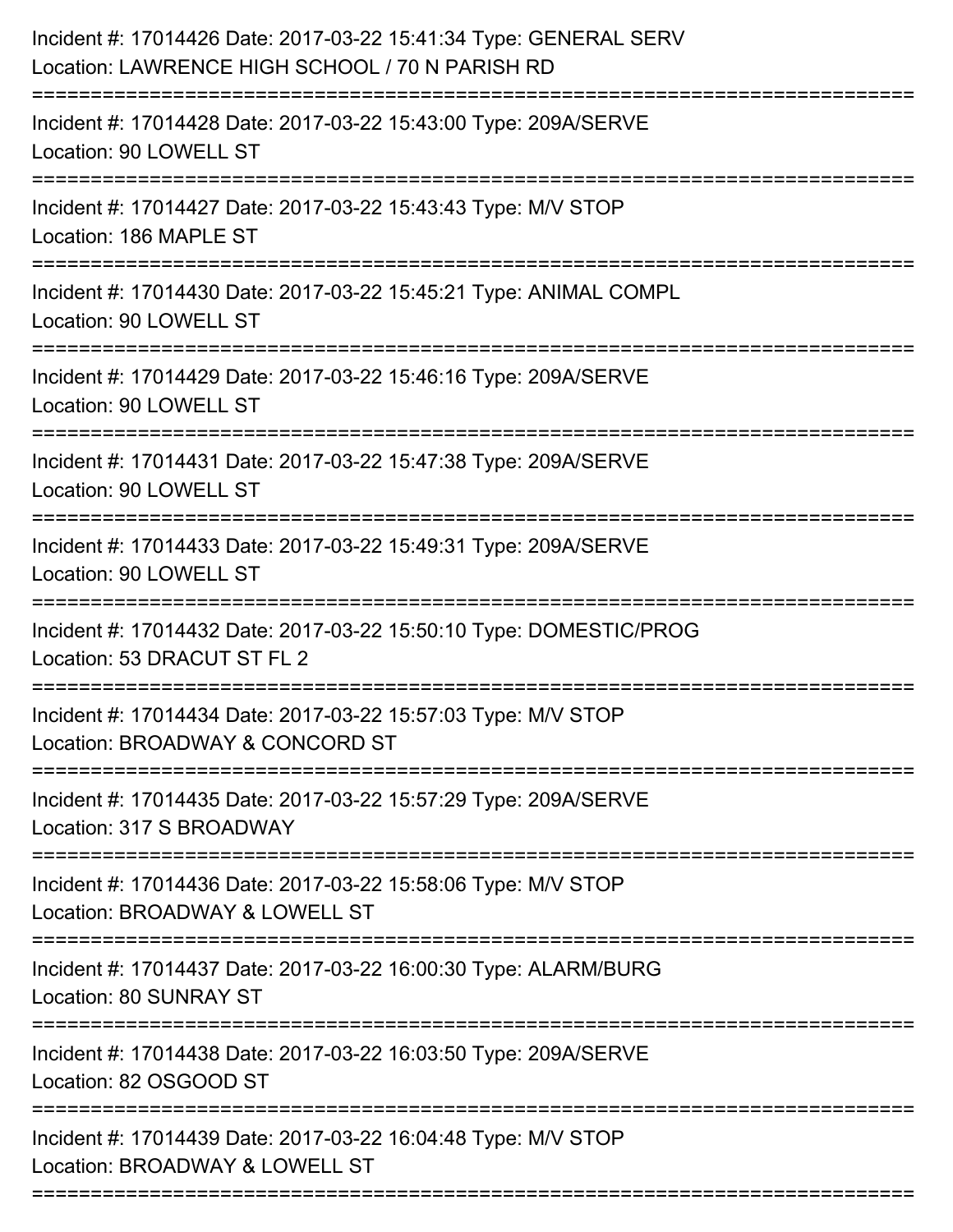| Location: 7A SUMMER ST                                                                                                                   |
|------------------------------------------------------------------------------------------------------------------------------------------|
| Incident #: 17014441 Date: 2017-03-22 16:12:59 Type: A&B PAST<br>Location: 203 FERRY ST                                                  |
| Incident #: 17014442 Date: 2017-03-22 16:16:44 Type: ALARM/BURG<br>Location: 313 BROADWAY<br>:==========================                 |
| Incident #: 17014443 Date: 2017-03-22 16:19:34 Type: FIRE/MV<br>Location: 18 MAURICE AV                                                  |
| Incident #: 17014444 Date: 2017-03-22 16:24:07 Type: M/V STOP<br>Location: CAMBRIDGE ST & S UNION ST<br>=======================          |
| Incident #: 17014445 Date: 2017-03-22 16:25:42 Type: M/V STOP<br>Location: BROADWAY & LOWELL ST<br>================                      |
| Incident #: 17014446 Date: 2017-03-22 16:31:21 Type: M/V STOP<br>Location: SHOWCASE CINEMA / 141 WINTHROP AV<br>======================== |
| Incident #: 17014447 Date: 2017-03-22 16:32:13 Type: M/V STOP<br>Location: BROADWAY & LOWELL ST                                          |
| Incident #: 17014448 Date: 2017-03-22 16:37:28 Type: M/V STOP<br>Location: BROADWAY & LOWELL ST                                          |
| Incident #: 17014450 Date: 2017-03-22 16:40:31 Type: ASSIST FIRE<br><b>Location: DOUBLE DECKER</b>                                       |
| Incident #: 17014449 Date: 2017-03-22 16:41:26 Type: M/V STOP<br>Location: DORCHESTER ST & WINTHROP AV                                   |
| Incident #: 17014453 Date: 2017-03-22 16:47:05 Type: STOLEN PROP<br>Location: 63 KENDALL ST                                              |
| Incident #: 17014451 Date: 2017-03-22 16:49:25 Type: M/V STOP<br>Location: BROADWAY & LOWELL ST                                          |
| Incident #: 17014452 Date: 2017-03-22 16:52:30 Type: SUS PERS/MV<br>Location: NEW BALANCE ATHLETIC SHOE CORP / 5 S UNION ST              |
|                                                                                                                                          |

Incident #: 17014454 Date: 2017 03 22 16:54:42 Type: M/V STOP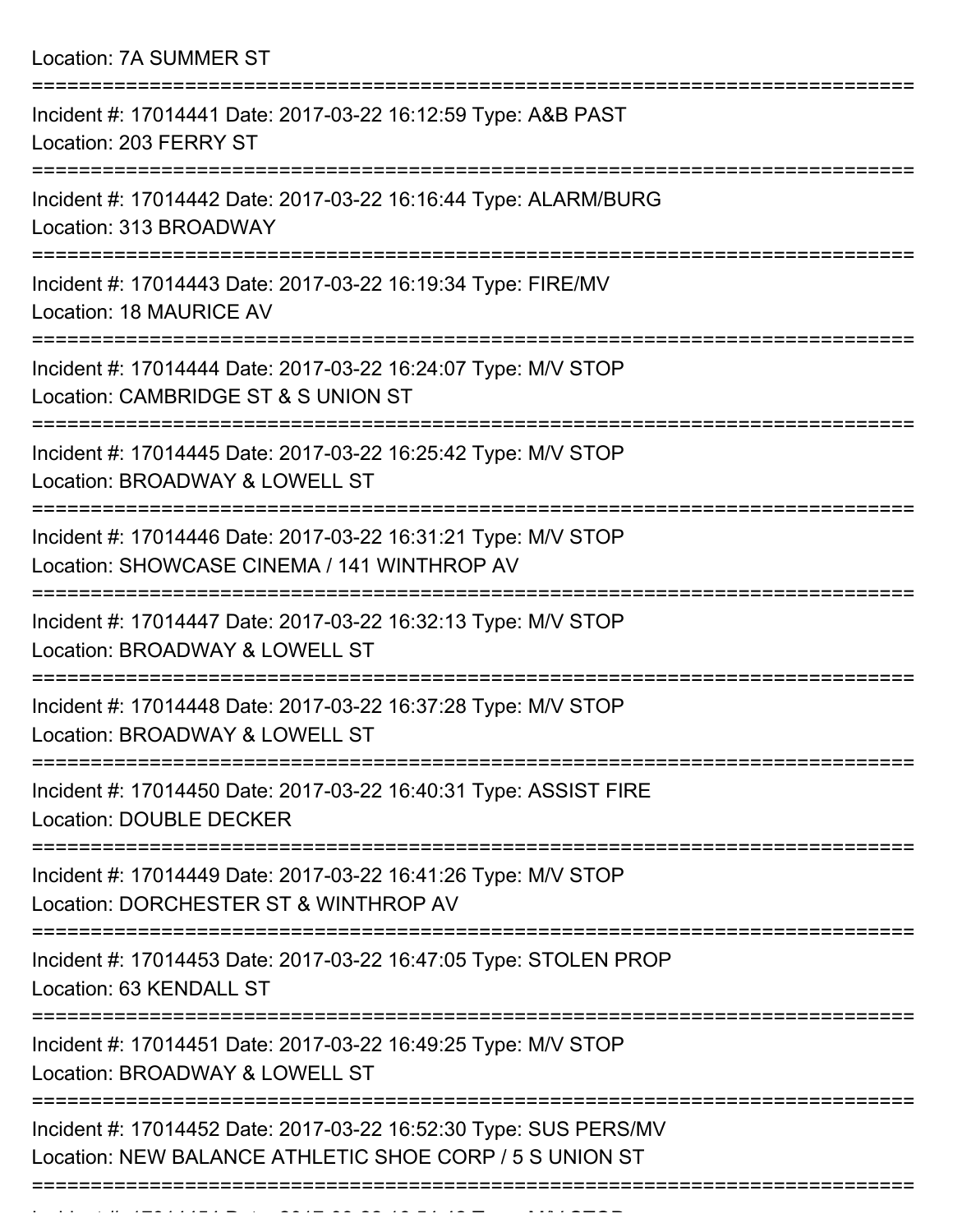Location: BROADWAY & LOWELL ST =========================================================================== Incident #: 17014455 Date: 2017-03-22 16:57:42 Type: KEEP PEACE Location: 54 ABBOTT ST =========================================================================== Incident #: 17014456 Date: 2017-03-22 17:03:41 Type: A&B PAST Location: 203 FERRY ST FL 3 =========================================================================== Incident #: 17014457 Date: 2017-03-22 17:07:48 Type: SHOTS FIRED Location: 285 LOWELL ST =========================================================================== Incident #: 17014458 Date: 2017-03-22 17:10:16 Type: AUTO ACC/NO PI Location: DORCHESTER ST & S UNION ST =========================================================================== Incident #: 17014459 Date: 2017-03-22 17:11:07 Type: M/V STOP Location: BROADWAY & LOWELL ST =========================================================================== Incident #: 17014461 Date: 2017-03-22 17:22:56 Type: UNWANTEDGUEST Location: 98 BERKELEY ST #3RD FL =========================================================================== Incident #: 17014460 Date: 2017-03-22 17:23:24 Type: M/V STOP Location: SOUTH ST & WEDGEWOOD RD =========================================================================== Incident #: 17014462 Date: 2017-03-22 17:25:51 Type: ALARMS Location: DYKMAN WELDING / 85 BLANCHARD ST =========================================================================== Incident #: 17014463 Date: 2017-03-22 17:33:10 Type: M/V STOP Location: SOUTH ST & WEDGEWOOD RD =========================================================================== Incident #: 17014464 Date: 2017-03-22 17:35:28 Type: M/V STOP Location: BROADWAY & CONCORD ST =========================================================================== Incident #: 17014465 Date: 2017-03-22 17:35:59 Type: M/V STOP Location: LAWRENCE ST & PARK ST =========================================================================== Incident #: 17014466 Date: 2017-03-22 17:39:49 Type: M/V STOP Location: SOUTH ST & WEDGEWOOD RD =========================================================================== Incident #: 17014468 Date: 2017-03-22 17:40:43 Type: THREATS Location: 293 HAMPSHIRE ST

===========================================================================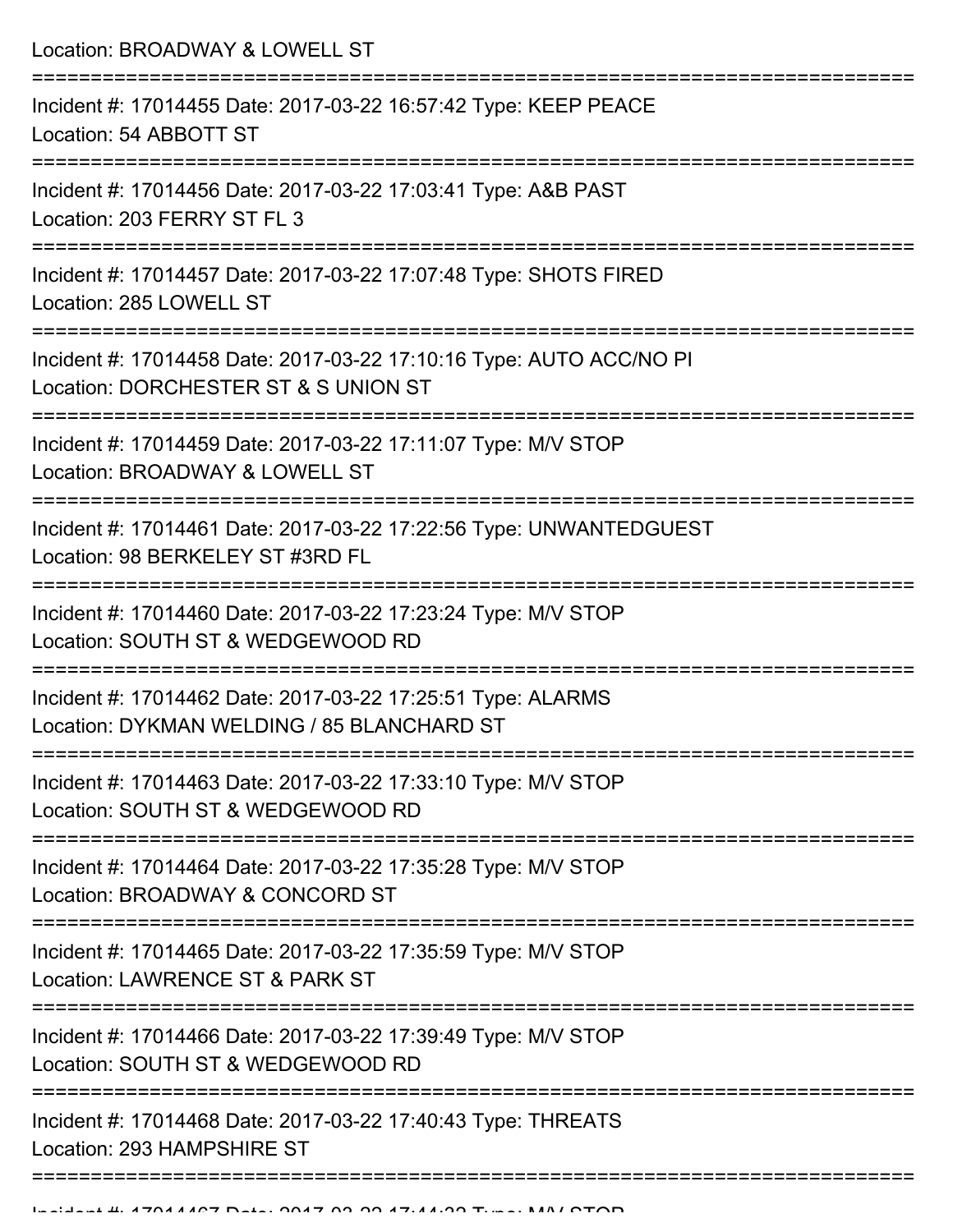| Location: LAWRENCE ST & PARK ST                                                                                                                                     |
|---------------------------------------------------------------------------------------------------------------------------------------------------------------------|
| Incident #: 17014469 Date: 2017-03-22 17:48:45 Type: MV/BLOCKING<br>Location: 391 CHESTNUT ST<br>:===============================                                   |
| Incident #: 17014470 Date: 2017-03-22 17:49:13 Type: M/V STOP<br>Location: SOUTH ST & WEDGEWOOD RD                                                                  |
| Incident #: 17014471 Date: 2017-03-22 17:56:10 Type: M/V STOP<br>Location: SOUTH ST & WEDGEWOOD RD                                                                  |
| =============================<br>Incident #: 17014472 Date: 2017-03-22 18:01:47 Type: M/V STOP<br>Location: SOUTH ST & WEDGEWOOD RD                                 |
| Incident #: 17014474 Date: 2017-03-22 18:10:56 Type: STOL/MV/PAS<br>Location: 7 WILMOT ST                                                                           |
| ================================<br>======================<br>Incident #: 17014473 Date: 2017-03-22 18:11:07 Type: M/V STOP<br>Location: CAMBRIDGE ST & WINTHROP AV |
| :=====================<br>Incident #: 17014475 Date: 2017-03-22 18:17:47 Type: SUICIDE ATTEMPT<br>Location: 370 S BROADWAY                                          |
| -----------------------<br>Incident #: 17014476 Date: 2017-03-22 18:21:30 Type: M/V STOP<br>Location: 491 BROADWAY                                                  |
| :================================<br>Incident #: 17014477 Date: 2017-03-22 18:22:46 Type: M/V STOP<br>Location: 78 HOLLY ST                                         |
| ===================<br>Incident #: 17014478 Date: 2017-03-22 18:30:14 Type: M/V STOP<br>Location: 353 ELM ST                                                        |
| Incident #: 17014479 Date: 2017-03-22 18:51:15 Type: M/V STOP<br>Location: N PARISH RD & OSGOOD ST                                                                  |
| Incident #: 17014480 Date: 2017-03-22 18:51:27 Type: M/V STOP<br>Location: ANDOVER ST & S UNION ST                                                                  |
| Incident #: 17014481 Date: 2017-03-22 18:52:37 Type: LIC PLATE STO<br>Location: 242 MT VERNON ST #12                                                                |
| Incident #: 17014482 Date: 2017-03-22 19:00:10 Type: M/V STOP                                                                                                       |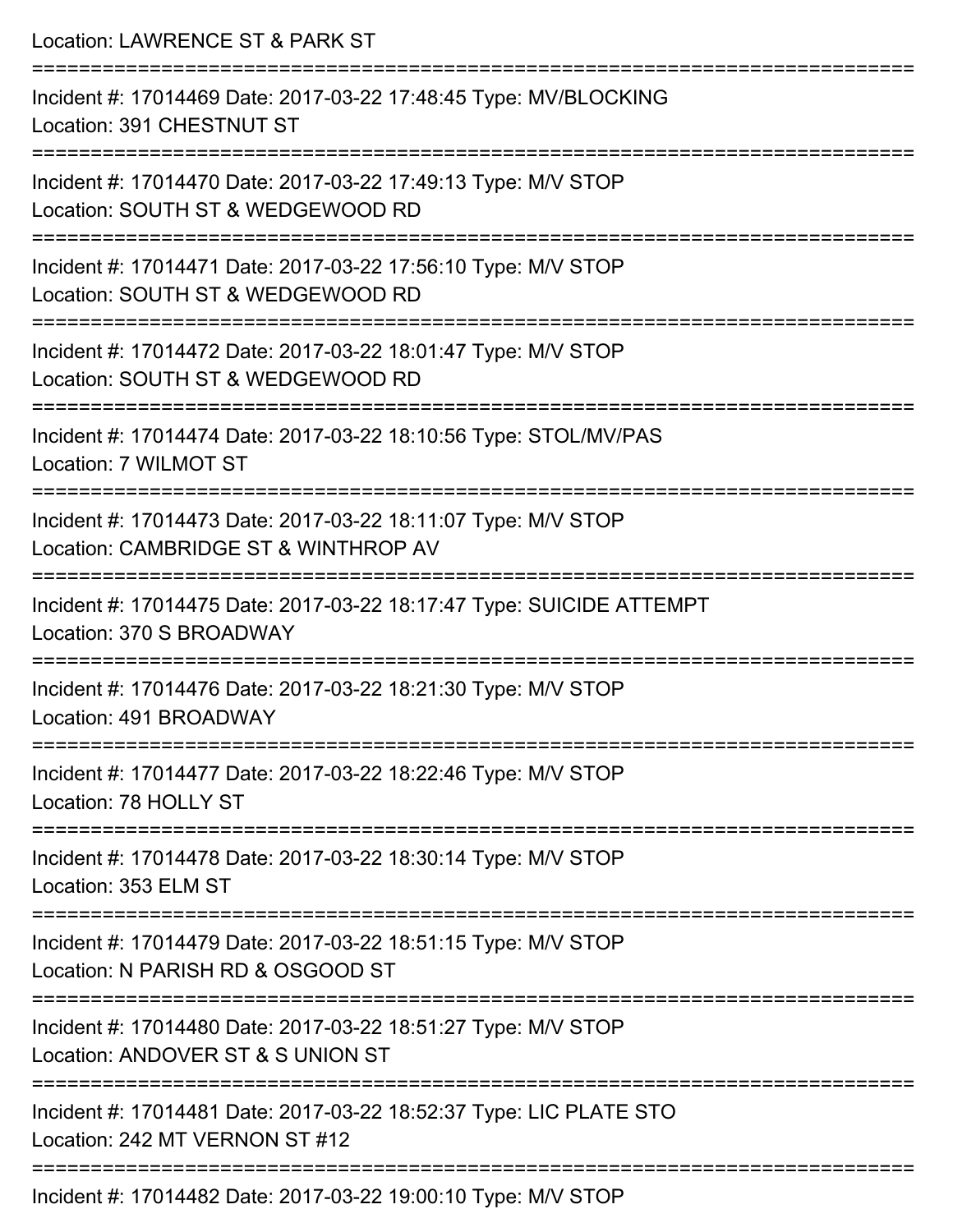| Incident #: 17014483 Date: 2017-03-22 19:05:43 Type: M/V STOP<br>Location: MARKET ST & OSGOOD ST           |
|------------------------------------------------------------------------------------------------------------|
| Incident #: 17014484 Date: 2017-03-22 19:09:23 Type: M/V STOP<br>Location: BRADFORD ST & BROADWAY          |
| Incident #: 17014485 Date: 2017-03-22 19:10:32 Type: M/V STOP<br>Location: ABBOTT ST & BLANCHARD ST        |
| Incident #: 17014486 Date: 2017-03-22 19:11:53 Type: M/V STOP<br>Location: FOSTER ST & SALEM ST            |
| Incident #: 17014487 Date: 2017-03-22 19:15:50 Type: ALARMS<br>Location: ELADIO AUTO REPAIR / 25 WEST ST   |
| Incident #: 17014488 Date: 2017-03-22 19:16:07 Type: ALARM/BURG<br>Location: 22 CRESTSHIRE DR              |
| Incident #: 17014489 Date: 2017-03-22 19:20:52 Type: M/V STOP<br>Location: BOWDOIN ST & S BROADWAY         |
| Incident #: 17014491 Date: 2017-03-22 19:21:11 Type: LOST PROPERTY<br>Location: 8 BEACON ST #4             |
| Incident #: 17014490 Date: 2017-03-22 19:22:44 Type: M/V STOP<br>Location: CURRIER ST & WILMOT ST          |
| Incident #: 17014492 Date: 2017-03-22 19:25:58 Type: ALARM/BURG<br>Location: 109 BLANCHARD ST              |
| Incident #: 17014493 Date: 2017-03-22 19:33:12 Type: M/V STOP<br>Location: CENTRAL BRIDGE / 0 MERRIMACK ST |
| Incident #: 17014494 Date: 2017-03-22 19:41:59 Type: M/V STOP<br>Location: ESSEX ST & LAWRENCE ST          |
| Incident #: 17014495 Date: 2017-03-22 19:42:36 Type: B&E/ATTEMPY<br>Location: 71 INMAN ST                  |
| Incident #: 17014496 Date: 2017-03-22 19:54:57 Type: M/V STOP                                              |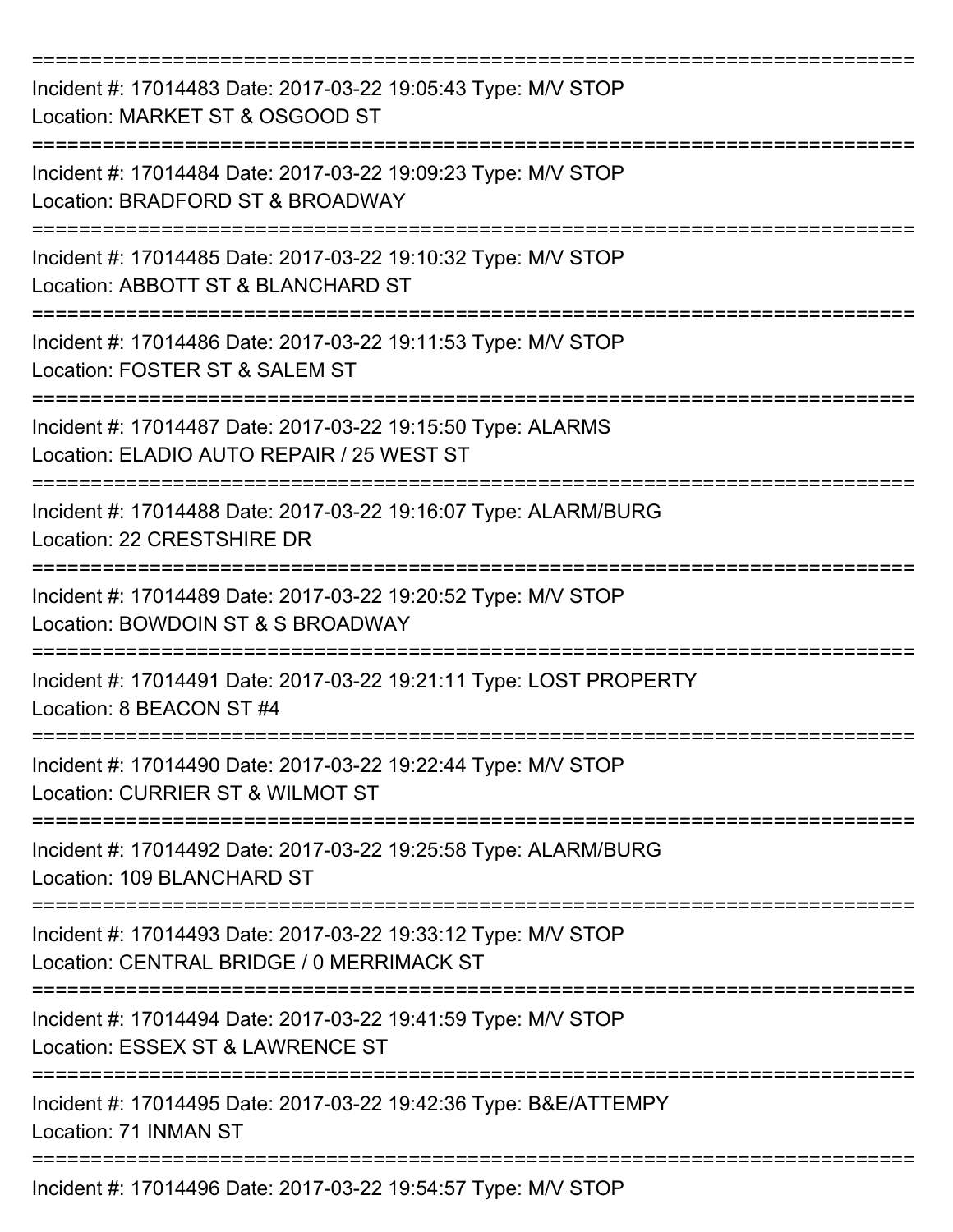| Incident #: 17014497 Date: 2017-03-22 20:21:55 Type: FIGHT<br>Location: 35 BRUCE ST #3                  |
|---------------------------------------------------------------------------------------------------------|
| Incident #: 17014498 Date: 2017-03-22 20:22:35 Type: M/V STOP<br>Location: AMESBURY ST & METHUEN ST     |
| Incident #: 17014499 Date: 2017-03-22 20:24:19 Type: M/V STOP<br>Location: BLASER CT & HOWARD ST        |
| Incident #: 17014500 Date: 2017-03-22 20:24:46 Type: M/V STOP<br>Location: BRADFORD ST & FRANKLIN ST    |
| Incident #: 17014501 Date: 2017-03-22 20:25:24 Type: MEDIC SUPPORT<br>Location: MCDONALDS / 50 BROADWAY |
| Incident #: 17014503 Date: 2017-03-22 20:30:28 Type: ALARM/BURG<br>Location: 410 ESSEX ST               |
| Incident #: 17014504 Date: 2017-03-22 20:32:21 Type: LARCENY/PAST<br>Location: 41 PHILLIPS ST           |
| Incident #: 17014505 Date: 2017-03-22 20:41:14 Type: M/V STOP<br>Location: S BROADWAY & WEARE ST        |
| Incident #: 17014506 Date: 2017-03-22 20:45:42 Type: ALARM/BURG<br>Location: 88 AUBURN ST               |
| Incident #: 17014507 Date: 2017-03-22 20:47:23 Type: M/V STOP<br>Location: HAMPSHIRE ST & METHUEN ST    |
| Incident #: 17014508 Date: 2017-03-22 20:54:44 Type: COURT DOC SERVE<br>Location: 319 HIGH ST           |
| Incident #: 17014509 Date: 2017-03-22 20:55:18 Type: ALARMS<br>Location: 181 FERRY ST                   |
| Incident #: 17014510 Date: 2017-03-22 20:58:05 Type: STOL/MV/PAS<br>Location: 355 ELM ST                |
| Incident #: 17014511 Date: 2017-03-22 21:13:24 Type: 209A/SERVE                                         |

 $L = L$ .  $L = 306$  HOWARD ST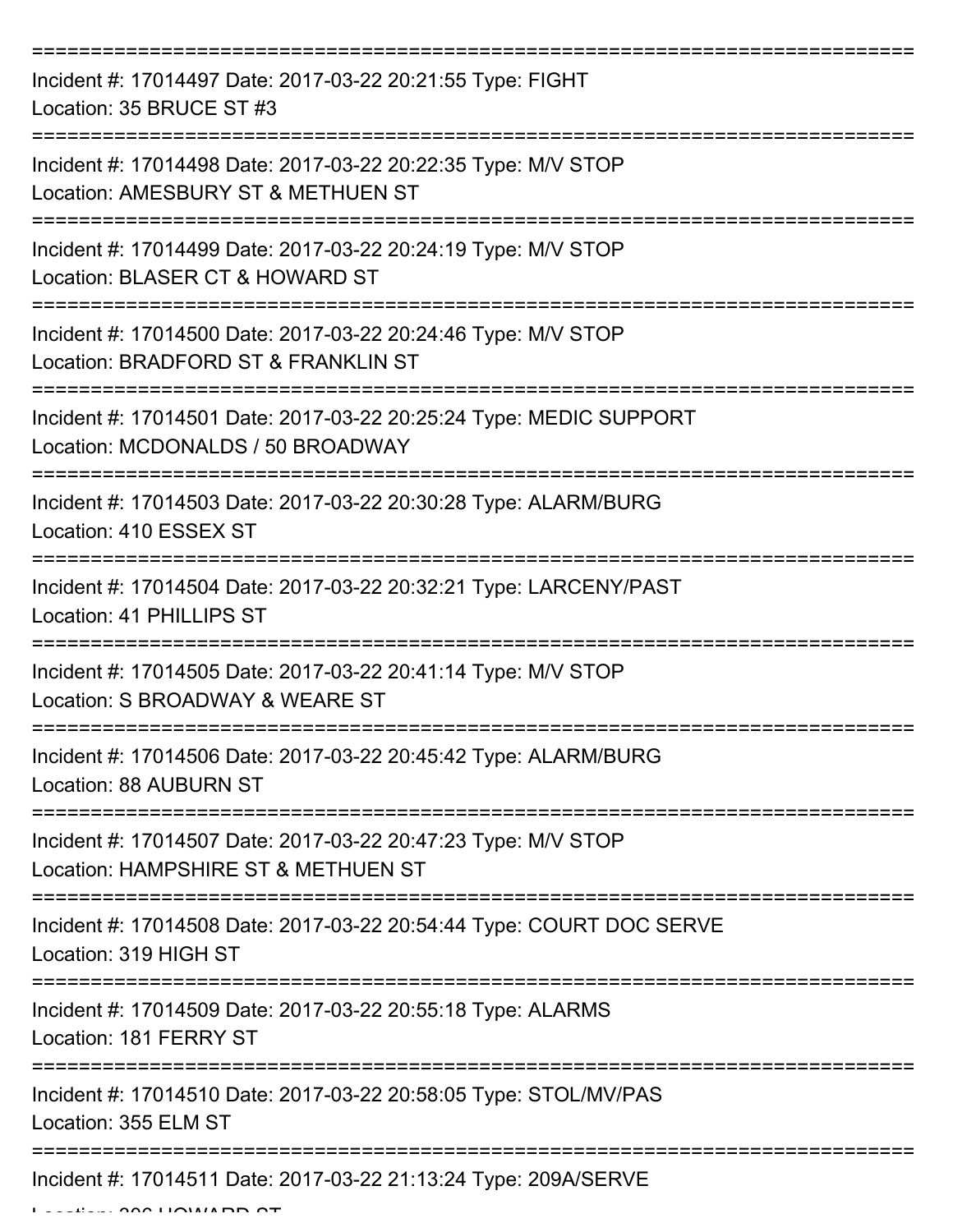| Incident #: 17014512 Date: 2017-03-22 21:26:52 Type: NOTIFICATION<br>Location: 104 HOWARD ST FL 2               |
|-----------------------------------------------------------------------------------------------------------------|
| Incident #: 17014514 Date: 2017-03-22 21:30:43 Type: COURT DOC SERVE<br>Location: 306 HIGH ST                   |
| Incident #: 17014513 Date: 2017-03-22 21:41:40 Type: 911 HANG UP<br>Location: 7 GRACE TER #5                    |
| Incident #: 17014515 Date: 2017-03-22 21:53:19 Type: ALARMS<br>Location: ORIELLY AUTO PARTS / 90-98 WINTHROP AV |
| Incident #: 17014516 Date: 2017-03-22 22:08:09 Type: INVESTIGATION<br>Location: 248 BROADWAY                    |
| Incident #: 17014518 Date: 2017-03-22 22:08:20 Type: ALARM/BURG<br>Location: 654 SOUTH UNION ST                 |
| =============<br>Incident #: 17014517 Date: 2017-03-22 22:08:50 Type: MEDIC SUPPORT<br>Location: 205 BROADWAY   |
| Incident #: 17014520 Date: 2017-03-22 22:17:49 Type: DOMESTIC/PROG<br>Location: 24 LENOX ST FL 2ND              |
| Incident #: 17014519 Date: 2017-03-22 22:18:53 Type: M/V STOP<br>Location: BROADWAY & VALLEY ST                 |
| Incident #: 17014521 Date: 2017-03-22 22:31:44 Type: FIGHT<br>Location: 163 UNION ST FL 2ND FL                  |
| Incident #: 17014522 Date: 2017-03-22 22:34:23 Type: INVESTIGATION<br><b>Location: 90 LAWRENCE ST</b>           |
| Incident #: 17014523 Date: 2017-03-22 22:36:42 Type: CRUISER ACCID<br>Location: ANDOVER ST & S UNION ST         |
| Incident #: 17014524 Date: 2017-03-22 22:43:39 Type: MEDIC SUPPORT<br>Location: 137 HIGH ST                     |
| Incident #: 17014525 Date: 2017-03-22 23:18:03 Type: ALARM/BURG                                                 |